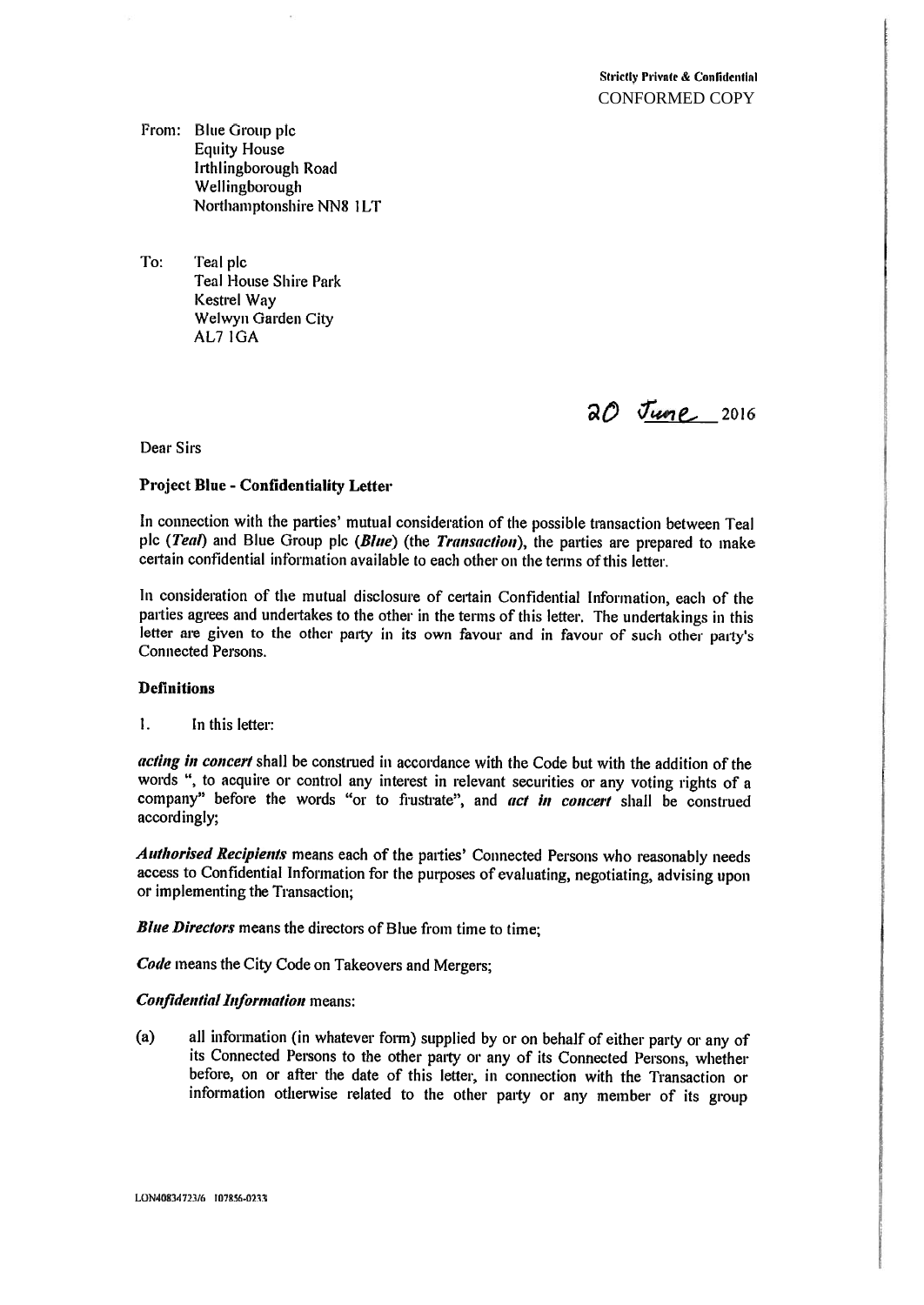undertakings, together with any analyses, reports or documents which contain or reflect, or are derived or generated from, any such information; and

(b) the fact of the consideration of the Transaction, the existence, status or progress of any negotiations or discussions relating to the Transaction, any terms proposed in relation to the Transaction and the existence and contents of this letter;

# Connected Persons means:

- $(a)$  in relation to a party, each of its group undertakings;
- (b) in relation to <sup>a</sup> party, its and each of its group undertakings' directors, officers, employees, advisers, agents and representatives (and any directors, officers, employees and partners of any such advisers, agents and representatives):
- (c) in relation to Teal, any person proposing to provide debt finance to Teal for the purpose of financing the Transaction; and
- (d) in relation to Teal, any director. officer, employee, adviser, agent or representative of any person referred to in (c) above (and any directors, officers, employees or partners of any such adviser, agent or representative);

group undertakings shall be construed in accordance with section 1161 of the Companies Act 2006:

interest in shares or securities shall be construed in accordance with the Code and interested shall he construed accordingly;

Panel means the Panel on Takeovers and Mergers; and

parties means Blue and Teal and party shall be construed as any one of these.

# Duty of Confidentiality

2. Unless expressly consented to in writing by the other, each of the parties will, and will procure that each of its Connected Persons will:

- (a) hold the Confidential Information in strict confidence;
- (b) use the Confidential Information only for the purpose of evaluating, negotiating, advising upon or implementing the Transaction; and
- (c) not disclose, copy, reproduce or distribute (or allow any other person to do the same) any of the Confidential Information, except as permitted by the terms of this letter.
- 3. The undertakings in clause <sup>2</sup> above will not apply to information which:
- (a) at the time of supply is in the public domain;
- (b) subsequently comes into the public domain otherwise than as a result of a breach of this letter;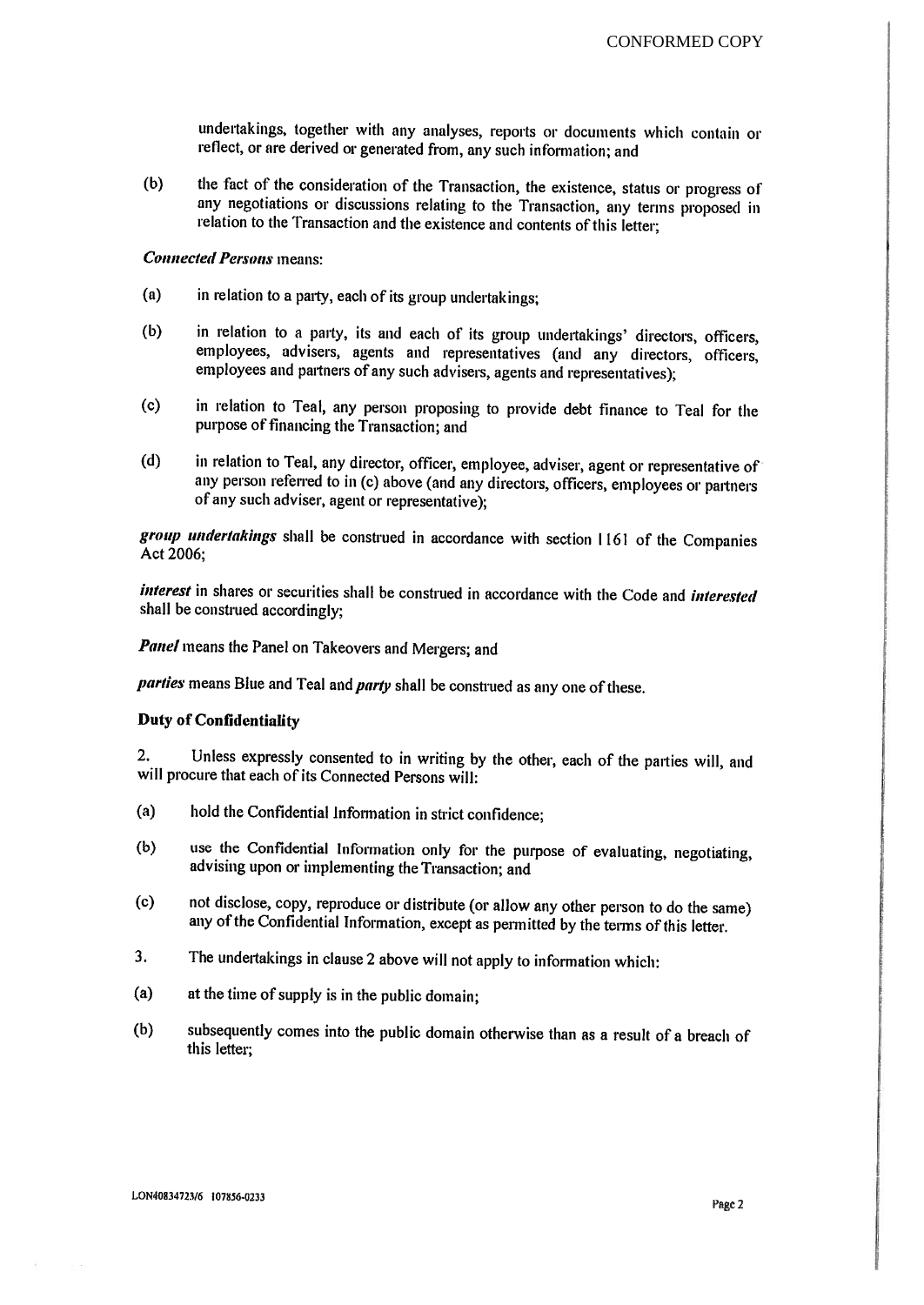- (c) the receiving party can establish to the other party's reasonable satisfaction is already in its lawful possession or that of any of its Connected Persons and free from any obligation of secrecy or confidence; or
- (d) the receiving party can establish to the other party's reasonable satisfaction subsequently comes lawfully into the receiving party's possession or that of any of its Connected Persons from a source other than the other party or any of its Connected Persons and which source does not owe the other party or any of its Connected Persons any obligation of confidentiality in relation to it.

## Permitted Disclosure

4. Each party may disclose Confidential Information to its Authorised Recipients, provided that:

- (a) that party procures that any such Authorised Recipient complies with the terms of this letter as if it were a party to it: and
- (b) that: party maintains <sup>a</sup> list (or ensures that lists are maintained) of the names of all Authorised Recipients who have received or have access to any Confidential Information (and that party promptly upon written request in writing from the other party supplies a copy of such list (or lists) to the other party).

5. Each of the parties, or any of its Authorised Recipients that has received Confidential Information in accordance with this Agreement, may further disclose Confidential Information to the extent such person is required to do so by applicable law or regulation, any order of a court of competent jurisdiction or any competent governmental, judicial or regulatory authority or body (including the Panel and any relevant stock exchange on which such person's securities are admitted to trading), provided that before disclosing any such information the relevant party or the relevant Authorised Recipient will (to the extent permitted by law or applicable regulation) use reasonable endeavours to:

- (a) inform the other party of the basis on which disclosure is required;
- (b) take such steps as the other party may reasonably require to resist or minimise such disclosure (except where such steps would result in significant adverse consequences for the party or the Auihorised Recipient concerned); and
- (c) consult in good faith with the other party with a view to agreeing with the other party the form, content and timing of the disclosure.

6. If a party or any of its Authorised Recipients is not able to inform the other party before any Confidential Information is disclosed under clause 5, that party will (to the extent permitted by law or applicable regulat been disclosed.

7. Nothing in this letter will restrict or prevent Blue from making any public announcement as referred to in Rule 2.3(d) of the Code.

# Obligation to procure compliance

8. Each party will procure that any of its Connected Persons that receives Confidential Information complies with the terms of this letter as if it were <sup>a</sup> party to it. The undertakings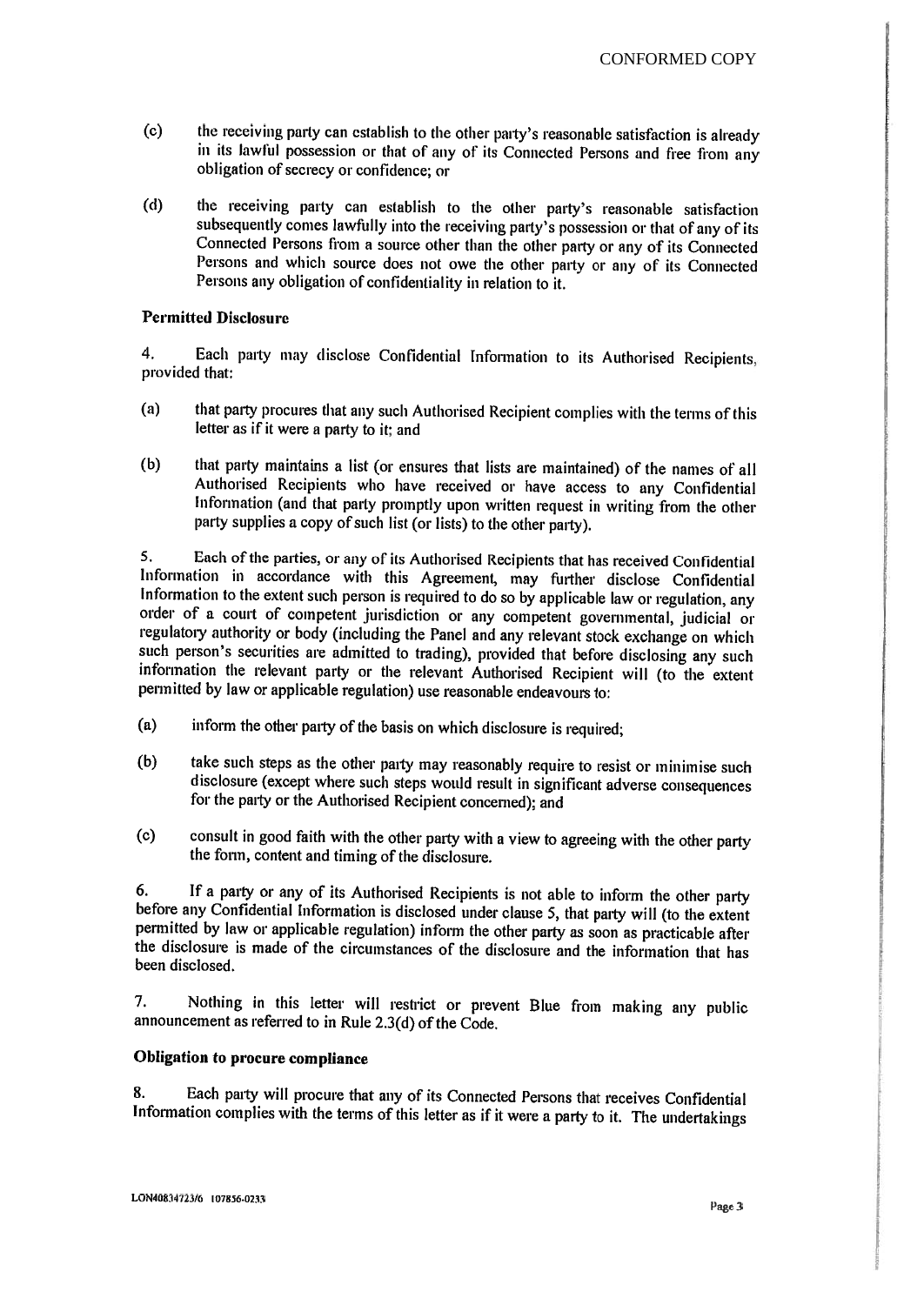in this letter are given by each party on its own behalf and as agent for each of its Connected Persons.

## Return or destruction of Confidential Information

9. If either party so requests the other party in writing at any time, the other party and its Connected Persons will immediately return to that party or (at the relevant person's election) destroy all Confidential Informa extent such analyses, reports or documents contain or reflect, or are derived or generated from, any such information), provided that:

- (a) the other party may retain any Confidential Information contained in any board or investment committee papers or minutes;
- (b) the other party and its Connected Persons shall only be required to take all reasonable steps to expunge or erase Confidential Information from any computer or other electronic device; and
- (c) the other party and its Connected Persons will each be permitted to retain any Confidential Information which is required to be retained by law or to satisfy the rules or regulations of any regulatory body or stock exchange or which it is customary or required to retain in accordance with the rules or recommendations of any relevant professional body,

(provided, in each case, that the provisions of this letter shall continue to apply to any Confidential Information ntained in accordance with this clause 9).

10. Each party will, if the other party so requests in writing, confirm in writing to the other party (signed by <sup>a</sup> director) that clause <sup>9</sup> has been complied with.

# No representation or warranty

11. Each party will be responsible for making its own decisions in relation to the Confidential Information. Each party understands that the Confidential Information does not the other party or any of its Connected Persons (or shall be implied) as to the accuracy, reliability, completeness or reasonableness of the Confidential Information.

12. Accordingly, each party agrees with the other party on its own behalf and on behalf of each of its Connected Persons that neither party nor any of its Connected Persons will:

- (a) have any liability to the other party or any other person resulting from the use of or provision of Confidential Information by the other party or any of its Connected Persons or any other person; or
- (b) be under any obligation to provide further information, to update the Confidential Information or to correct any inaccuracies, or to enter into or continue discussions or negotiations in respect of the Transaction.

The terms of this clause <sup>12</sup> may not be varied or terminated without the prior written consent of each party's Connected Persons. This clause <sup>12</sup> does not exclude or limit any liability for, or remedy in respect of, fraudulent misrepresentation.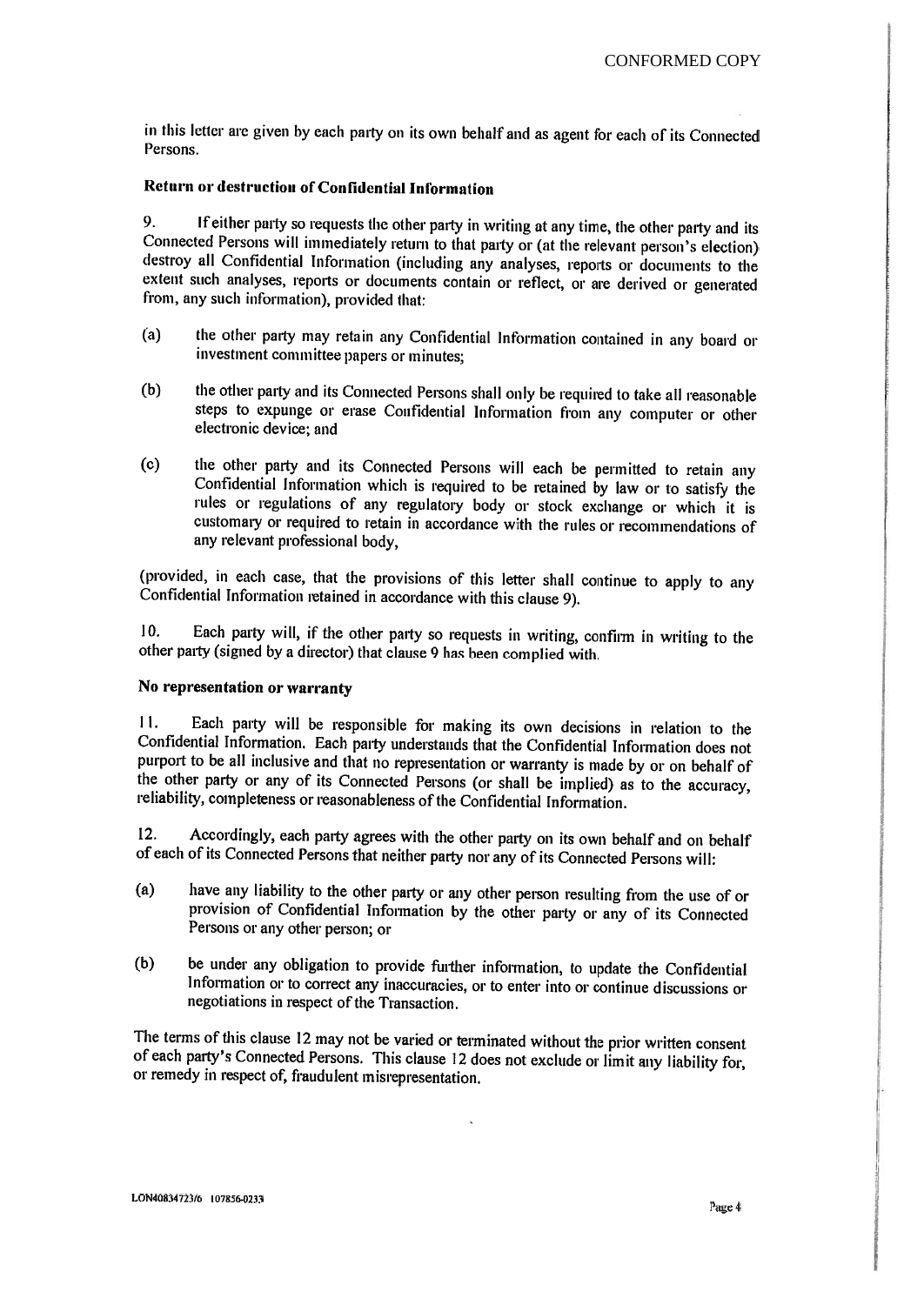13. Each party acknowledges and agrees that neither party nor any of its Connected Persons owes any duty of care to the other party, the other party's Connected Persons or any other person, and that no person other than Teal or Blue has any authority to make or give any statement, warranty, representation or undertaking on behalf of Teal or Blue or any of their respective Connected Persons (as the case may be) in connection with the Transaction.

#### Authorised contact

14. Neither party nor any of its Connected Persons shall contact or communicate with any of the other party's or its group undertakings' directors, officers, employees, shareholders, partners, customers, contractors, or suppliers in connection with or with reference to the Transaction, without the prior written consent of the other party.

#### Restrictions on share dealings

- 15, Each party to this letter acknowledges that it is aware that:
- (a) applicable securities laws <sup>p</sup>lace certain restrictions on any person who has received from an issuer of securities material, non-public information concerning the issuer and/or its affiliates with respect to purchasing or selling securities of such issuer or communicating such information to any other person;
- (b) the Confidential Information may be price—sensitive information; and
- $(c)$  the use of such information may be regulated or prohibited by applicable legislation relating to insider dealing or market abuse (or any similar concept in any relevant jurisdiction). Each party undertakes not to use, and to inform their Connected Persons that they shall not use, any of the Confidential Information for unlawful purposes.

#### General

16. Without affecting any other rights or remedies that each of the parties may have, each of the parties acknowledges that a person with rights under this letter may be substantially or irreparably harmed by any breach of its terms which may not be capable of remedy by the payment of damages. Accordingly, each of the parties also acknowledges that, in addition to all other remedies a person may be entitled to as a matter of law, a person bringing a claim under this letter may be entitled to the remedies of injunction, specific performance and other equitable relief, or any combination of these remedies, for any threatened or actual breach of' its terms, and no proof of special damages will be necessary to enforce this letter.

17. No failure or delay by the parties in exercising any right or remedy under this letter shall impair such right or remedy or operate or be construed as a waiver or variation of it or preclude its exercise at any subsequent time. No single or partial exercise of any such right or remedy shall prevent any further exercise of it or the exercise of any other remedy. The rights and remedies of the parties under this letter are cumulative and not exclusive of any rights or remedies provided by law.

18. Each of the parties acknowledges and agrees that the undertakings set out in this letter will terminate (save as expressly set out elsewhere in this letter) on the earlier of: (i) the date that is 24 months after the d Transaction. Termination shall be without prejudice to any rights and liabilities which have accrued before termination or under any of clauses <sup>16</sup> to <sup>23</sup> (inclusive).